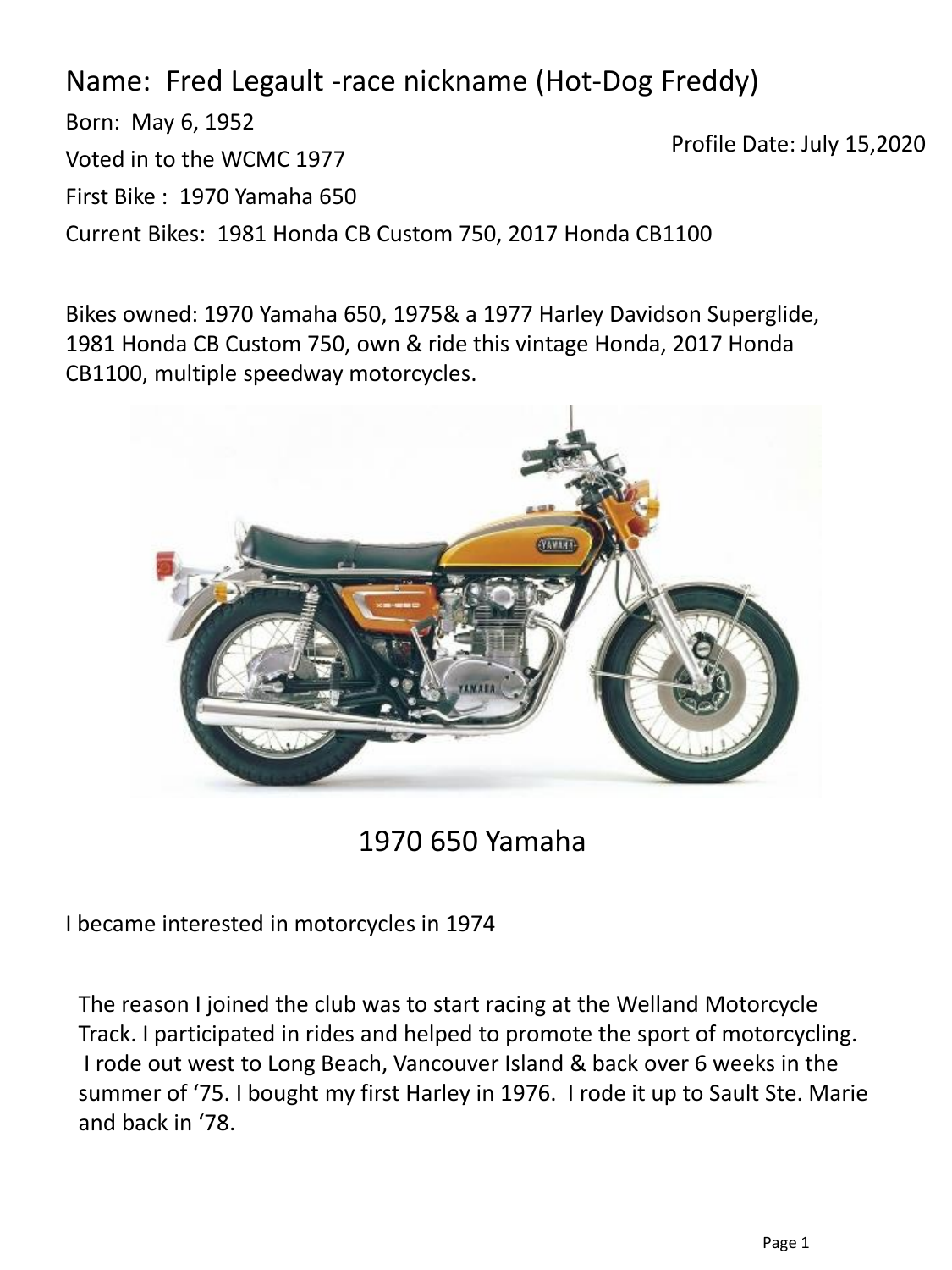

## 1975 Harley Davidson Superglide

I bought my first speedway motorcycle in '77 after racing a borrowed speedway bike, having never seen a race prior to gearing up, getting on one and racing it. When the gate went up my speedway racing career started and spanned over 4 decades from 1977 to 2008.

I participated in speedway racing at many tracks in my racing career both here in Canada and in the USA, as well as going on some trail riding weekends with other club members down to Hatfield and McCoy's in West Virginia and Majestic, New York. Some great memories!!

I also went on a few memorable "Fishing Trip" weekends over the years with the club down to Geneva-on-the-Lake, Ohio. The first fishing trip was in Huntsville back in '82. I also did some weekend road trips over the years down to Pennsylvania and New York with club members.

I enjoyed many Daytona Bike Weeks over the years from back in 80s to a few years ago with club members. Spectating at the motorcycle races down in Daytona.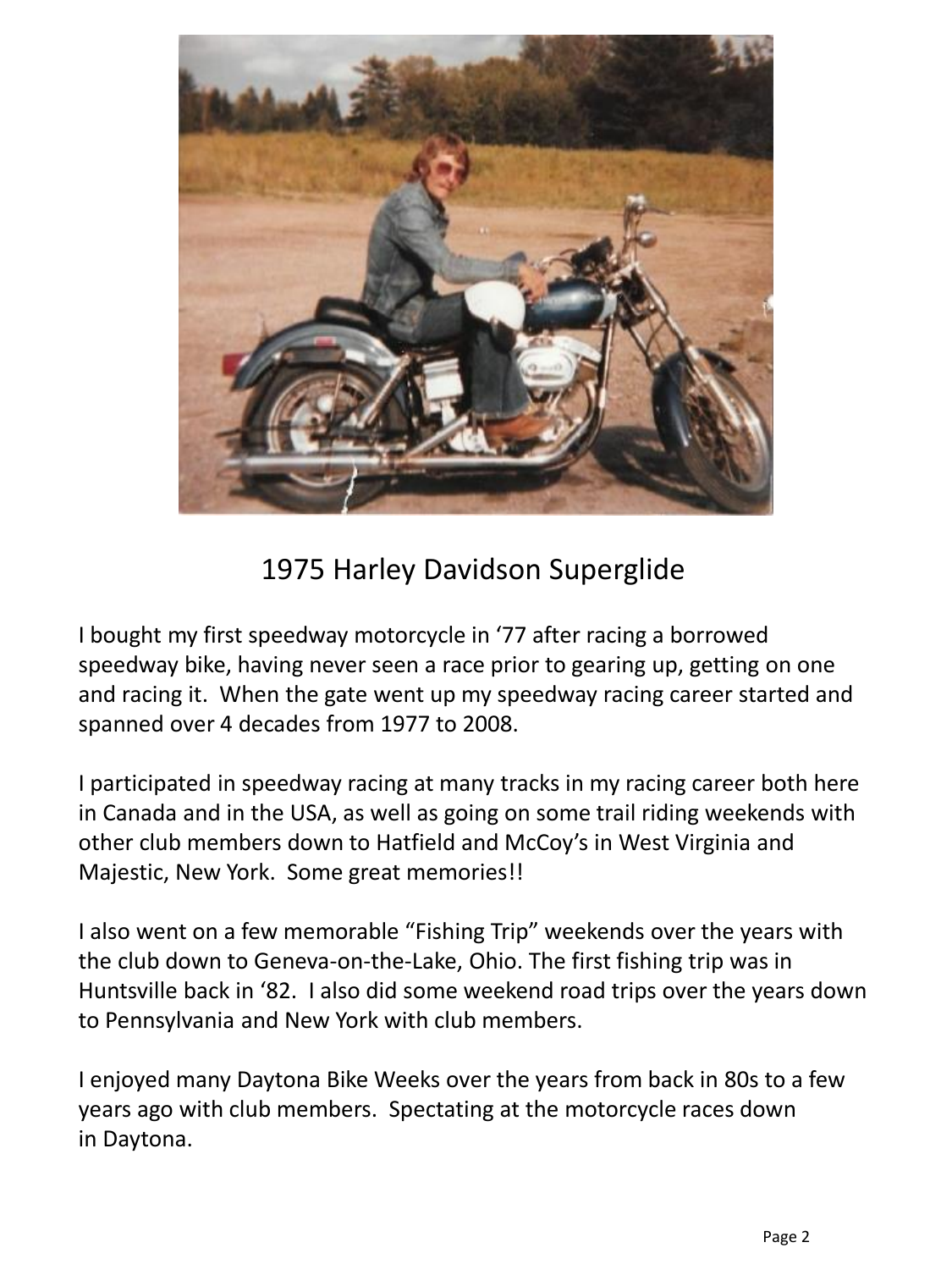

#68 Leading the Pack

I rode speedway one winter back in the early 80s in Ft. Lauderdale & Miami with "Crash" John Dymtrow. One track we nicknamed the "kitty bowl", because the surface of the track was like kitty litter. It was at a rodeo arena. We stayed in a motel sharing rooms called the The Man of La Moncha truck stop…….we called it the La Roncha!! One day, needing to clean my bike I brought it in through the window of the motel and put it in the shower! Crash asked "what are doing?". I said "washing my bike, what does it look like I'm doing"!

I have gone on many club organized rides each year raising funds for charities. I have also gone to hillclimbs in the states and have raced indoor & outdoor ice races here in Canada & the USA.

I raced in events for 4 decades as a speedway motorcycle racer. Had I raced one more race after 2010, I would have raced for 5 decades but there's still a chance!! After a bad race injury in '08, I retired from racing and worked as a corner Marshall in turn 1 up to present.



Note the Canadian Flag we wore when participating in the CanAm Challenge.